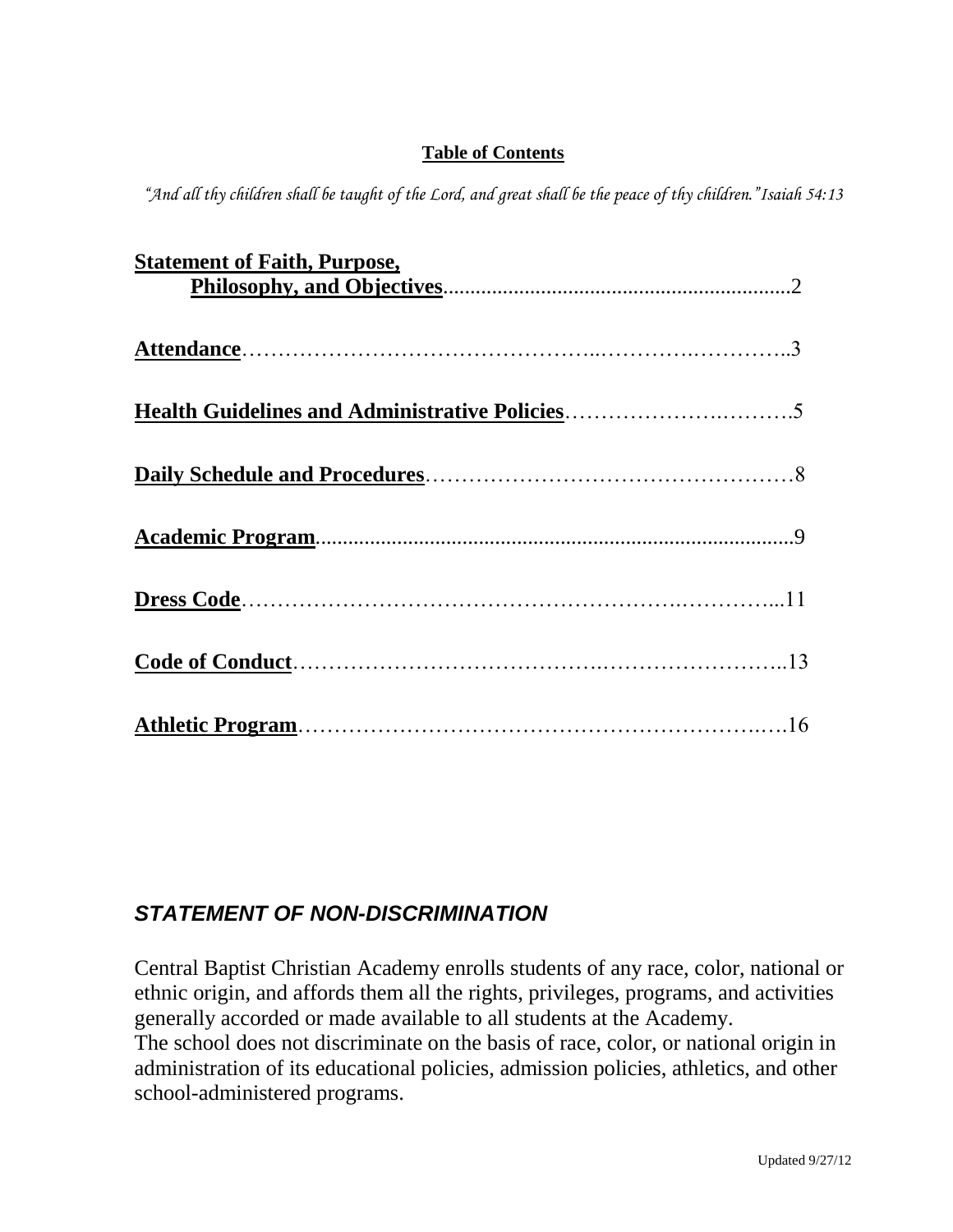## **STATEMENT OF FAITH**

Central Baptist Christian Academy was established to help parents provide Christian youth with a sound academic education, with emphasis on the Bible and on preparation for future Christian service.

- 1. We believe in the plenary and verbal inspiration and authority of both the Old and New Testaments.
- 2. We believe in God the Father, God the Son, and God the Holy Spirit.
- 3. We believe in the creation of man by the direct act of God.
- 4. We believe in the incarnation, virgin birth, deity, and bodily resurrection of our Lord and Savior Jesus Christ.
- 5. We believe that the shedding of Jesus Christ's blood on the cross is the vicarious atonement for the sins of mankind.
- 6. We believe in Jesus Christ's power to save man from sin, and the new birth through the Holy Spirit.
- 7. We believe that the gift of eternal life is by the grace of God through faith in Jesus Christ alone.
- 8. We believe in the visible, personal, pre-millennial return of Jesus Christ.
- 9. We believe in the perseverance of the saints--that a person cannot lose his salvation.
- 10. We believe that the chief end of man is to glorify God.

*A complete doctrinal statement is available in the school office.*

### **SCHOOL PURPOSE**

Attendance at this school is a privilege and not a right. The goals of this school are not to reform, but to train Christian youth in the highest principles of leadership, discipline, individual responsibility, and good citizenship.

### **It is the purpose of the school to provide a sound academic education integrated with a Christian view of God and the world, to see Christ likeness in every student and staff member**.

The Bible is specific in stating the principles which underlie Christian education: "For by Him were all things created that are in Heaven, and that are in the earth...And He is before all things and by Him all things consist." (Col. 1:16-17). "For in Him we live and move and have our being." (Acts 17:28).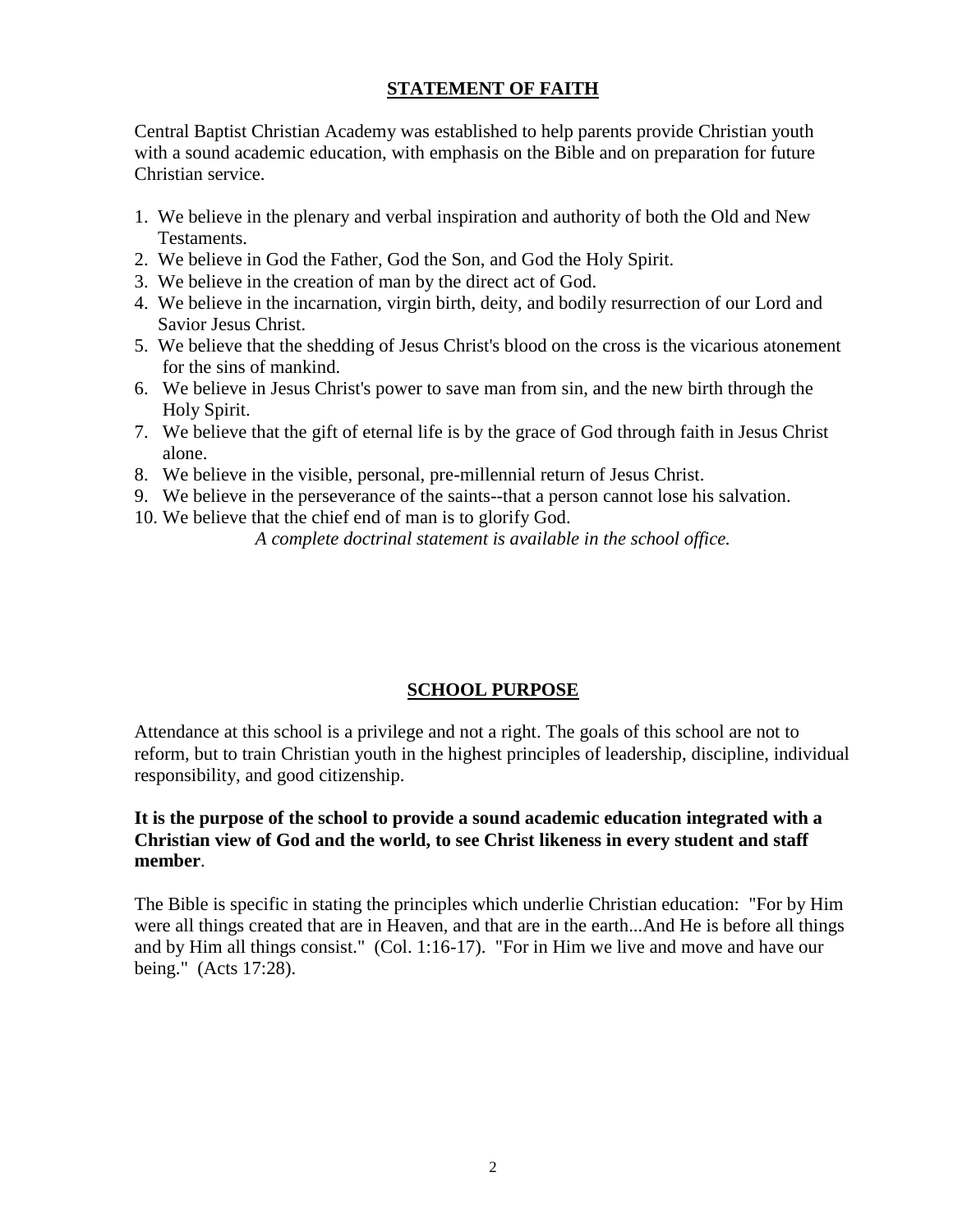## **SCHOOL PHILOSOPHY**

"Train up a child in the way he should go, and when he is old, he will not depart from it". -- Proverbs 22:6

- A. God is the Creator and Sustainer of all things and the source of all Truth.
- B. Because of sin, man tends to omit God and thus fails to relate himself and his knowledge to God--the Source of all wisdom.
- C. Regeneration is the impartation of spiritual life upon the repentance of sin and faith in Jesus Christ. True meanings and values can be ascertained only in the light of His person, purpose and work.
- D. God has revealed Himself in a general way in His world and universe, and in a specific way in the Bible.
- E. The home, the church, and the school should complement each other, promoting the student's spiritual, academic, social, and physical growth.
- F. **The responsibility of educating their young people belongs to the parents, and the teacher acts as an authorized representative of the parent during school time.**
- G. The Christian is not to be conformed to the world, but must recognize his responsibility and his role in life.

## **SCHOOL OBJECTIVES**

- A. To teach that the Lord Jesus Christ is the Son of God who came to earth to die for our sins.
- B. To teach the necessity of being born again by the Spirit of God by receiving the Lord Jesus Christ.
- C. To teach the application of Biblical ethics and standards of morality to every part of life.
- D. **To teach the student to manifest equity, courtesy, kindness, and other Christian graces.**
- E. To relate the various subject matter areas with the truth of the Bible.
- F. To teach the student to apply himself to his work and to fulfill his various responsibilities to God, self, and the world in which he lives.
- G. To teach the student to think for himself and to stand up for his personal Biblical convictions in the face of pressure.
- H. To show the student his present civic responsibility and to prepare him for adult responsibility as a citizen of Heaven and of our nation.
- I. **To become a part of the character change from the old nature to the new nature (Christ likeness).**
- J. **To develop godly character.**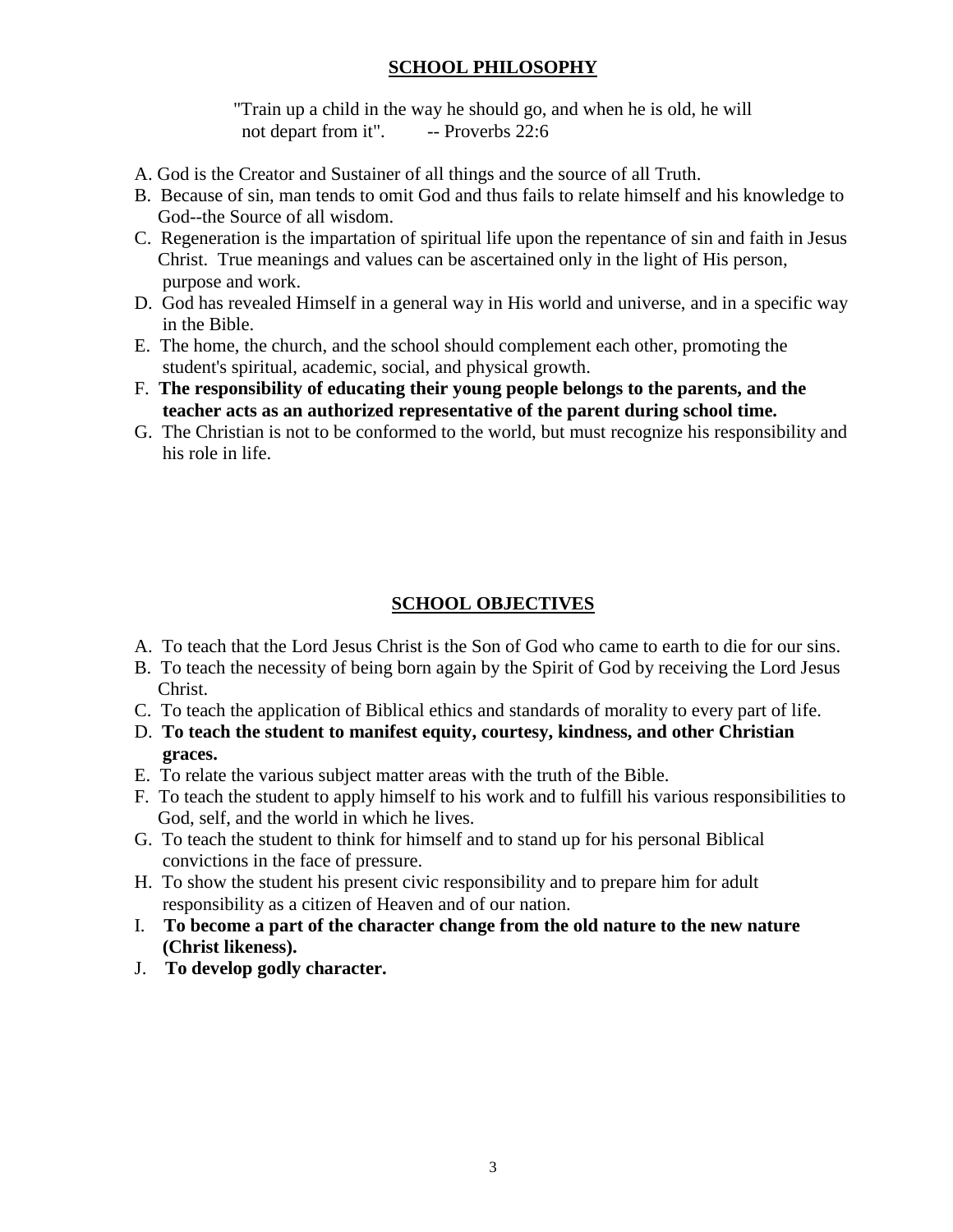## **ADMINISTRATIVE INFORMATION**

## **ATTENDANCE**

### **Attendance is a privilege and not a right, and with privileges come responsibilities. If these responsibilities are not fulfilled, attendance at CBCA can be forfeited.**

New York State **standards** require that all children between six and sixteen years of age attend school regularly. A child can never make up a day he has missed, even though he may go over the assignments that were presented. The discussions that take place in the classroom are often more valuable than the written material.

A student may not receive credit if he misses more than 15 **unexcused** days of each class. Parents are discouraged from taking students out of school for family vacations.

### A. ABSENCES

 A student is excused from school for sickness, death in the family, medical or dental considered unexcused.

 All absences and tardies will be determined to be excused or unexcused by the administration, based upon the information received in writing from the parents. **We do not have to let students with unexcused absences make up tests or quizzes they missed.**

### B. ABSENCE REPORTING

When any student  $(K-12)$  is to be absent from school on a given day, the parent or guardian **is responsible to** call the school office by 9:00 AM on that day to verify the absence. When a child is absent or tardy for any reason a written note must accompany him the first day he returns to school. The note should contain the following information:

- \* Date of absence or tardiness
- \* Reason for absence or tardiness
- \* Signature of parent or guardian

#### **Long term illnesses or reoccurring illnesses may require a doctor's note.**

Absences not covered by written excuse within ten days will be considered unexcused.

#### C. PLANNED ABSENCES/ APPROVED EDUCATIONAL TRIPS

If a student knows in advance he is going to be absent, he must submit a **note** to the office (and to each teacher) 1-2 weeks in advance; the note should explain the absence and request all assignments expected during the absence. Work must be finished on the day he returns. Make-up tests and quizzes will be reasonably scheduled within a few days of returning to school. **Most high school teachers will not give tests or quizzes ahead of schedule.**  Some trips will require that special work assignment be completed to provide documentation that the trip was educational in nature. These assignments must be requested from the office 1-2 weeks before the trip, and must be turned in completed on the day of return.

#### D. TARDINESS

A student is considered tardy if he is not in his **homeroom** by 8:25 AM (except in the case of late buses), or is late for any class during the day. Tardiness will be determined to be excused or unexcused, and unexcused tardiness may be dealt with through disciplinary means such as detentions.

### **It is critical to have the parents help in teaching proper habits of arriving on time. This begins at home with parental responsibility.**

If tardiness causes a student to miss any given class 15 or more times, credit may be denied for that class, just as in the case of an absence.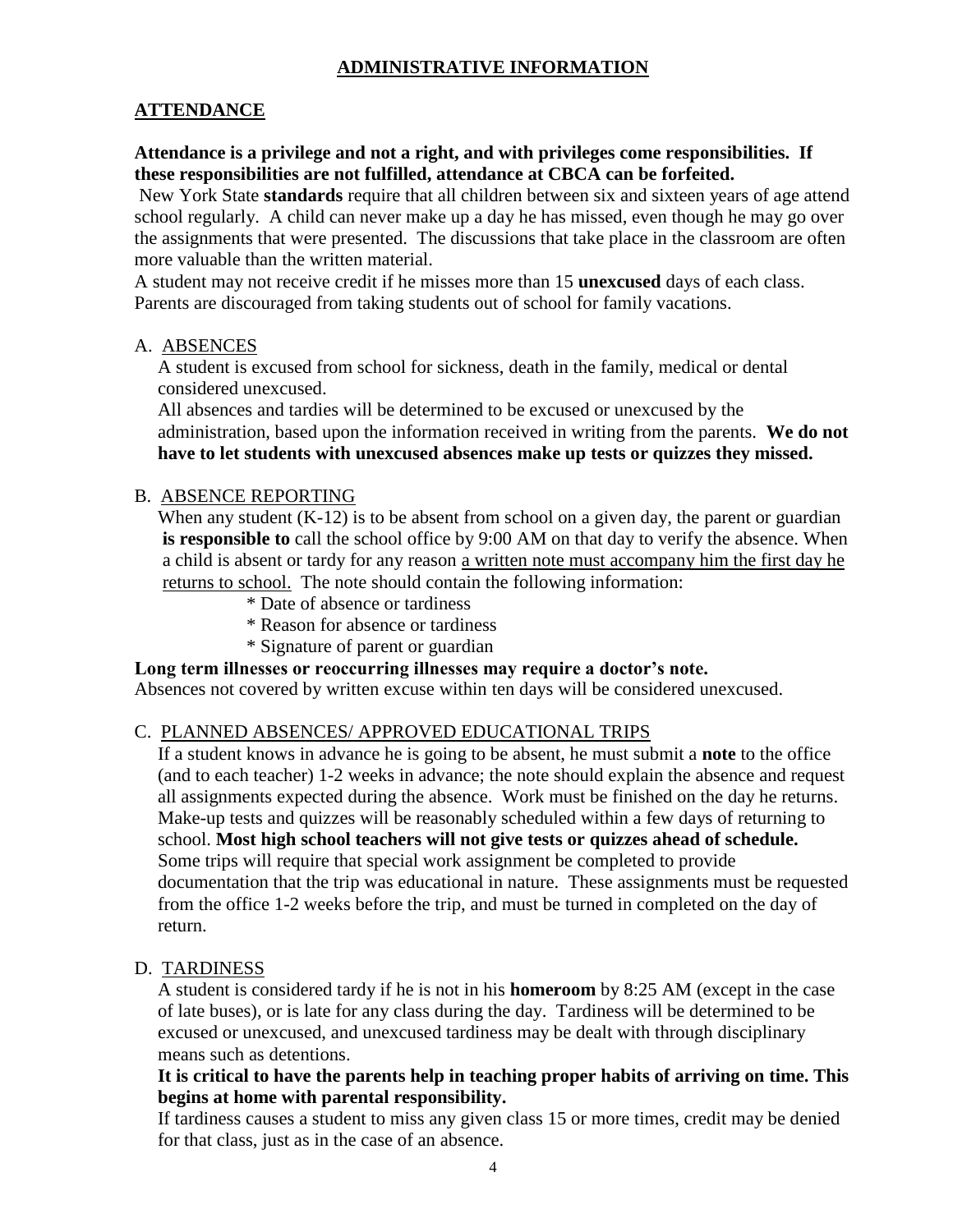### E. STUDENTS LEAVING EARLY FOR WORK OR CLASS

**It is a privilege for** students who do not have afternoon classes **to** leave early only on those days when they are going to work or other classes. They may not leave school earlier than necessary to report directly from school to work or class. On days when the students do not have to work or attend class, or do not need to be at work/class until (for example) 4:00, they will need to be in school in study hall. Parents must submit to CBCA a note from the work/class when school starts so that we have on file some documentation of the legitimate reason for being excused early.

### F. SKIPPING A CLASS is not an option.

Students are expected to attend all classes, chapels or required activities unless they have pre-arranged permission to be absent.

### G. WITHDRAWAL

When a student is withdrawn from school for any reason, the amount of tuition will be pro-rated based upon the number of days the student was enrolled. There are no refunds of tuition when paid on an **11**-month payment plan, **upon final calculation of prorated days, there may be a balance due to the school.** Book fees and registration fees are non-refundable.

Should a student be withdrawn from school, a minimum of one week's notice will be given to the office. All school-owned books and materials must be returned and verified.

## **HEALTH GUIDELINES**

**Parents of students entering CBCA for the first time must provide proof of a recent physical as well as a copy of the birth certificate**. **A completed medical form with shot records must also be filled out. Immunizations are expected to be up to date.**  When students need medical attention, the school will notify the parents. No staff member will be allowed to administer any medication, including over-the-counter medication such as aspirin, without written authorization from both the doctor and the parent. New York State **public health** laws forbid school personnel giving medication except under the preceding rules. The school should be alerted if any student is on medication. Any medication that is brought to school must be brought to the office for safekeeping. This includes aspirin, Tylenol, cough drops, etc.

### **TELEPHONE USAGE**

Students at school will be allowed to receive calls only if the call is from their parents/guardians and is an emergency-type situation. Messages are gladly received and will be passed on. At no time will the student be allowed to use the phone without permission. **Parents please do not call student cell phones or text message during school hours. Cell phones are to be turned off during school hours.** 

### **MARITAL STATUS**

CBCA recognizes the joy and holiness of marriage; however, to prevent distractions from the school's main objectives, we must insist that married or engaged students not attend CBCA.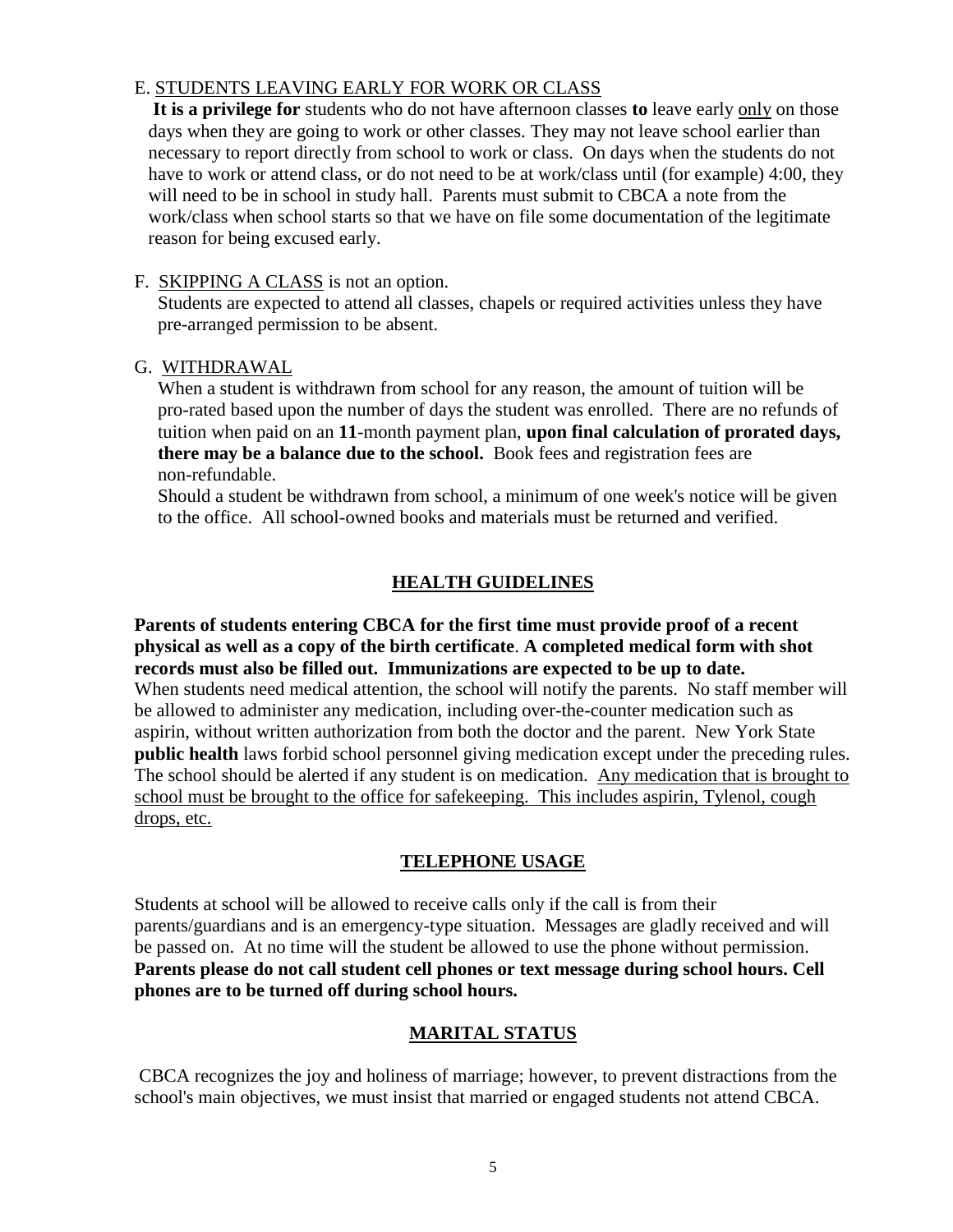## **SPIRITUAL REQUIREMENTS**

- A. CHURCH CBCA students **and families** are expected to attend church services weekly.
- B. BIBLE In the Christian school, the Bible is the most important text. Bible classes, memorization of passages, and devotions are all extremely important aspects of our Christian education. Assignments will be treated with equal or greater importance than other subjects. Students must bring a complete King James Version Bible to school every day.The King James Version is to be used for all memory work; however, other reliable versions may be used for study purposes, or comparison.
- C. CHAPEL Chapels are held weekly. Special speakers, college representatives, and class presentations may be among some of the programs. Parents are welcome to attend.
- D. CONDUCT As representatives of Jesus Christ our Savior, students of CBCA are expected to act in an orderly and respectful manner, maintaining Christian standards of courtesy, kindness, language, morality, and honesty, both during and after school hours.
- E. **SALVATION- High school students are required to have a profession of faith in Jesus Christ as Savior, Lord and King.**

## **PARENT/TEACHER FELLOWSHIP**

PTF is essential to the ministry of CBCA. Each year, parents are encouraged to become involved with PTF. The purpose of the PTF is to encourage the home and the staff in their **task**  of education. Parents are encouraged to become involved with projects and activities of the school on a volunteer basis.

### **PARENT/TEACHER CONFERENCES**

Conferences are always encouraged and may be requested either by the teacher or parent. It is of the utmost importance that a parent honor the teacher's request for a conference. A general parent/teacher conference is scheduled in November at which time the **first quarter** report card will be given to the parents. Attendance is required. School is closed on this day. Additional parent/teacher conferences after the third quarter will be mandatory for students who are failing for the year.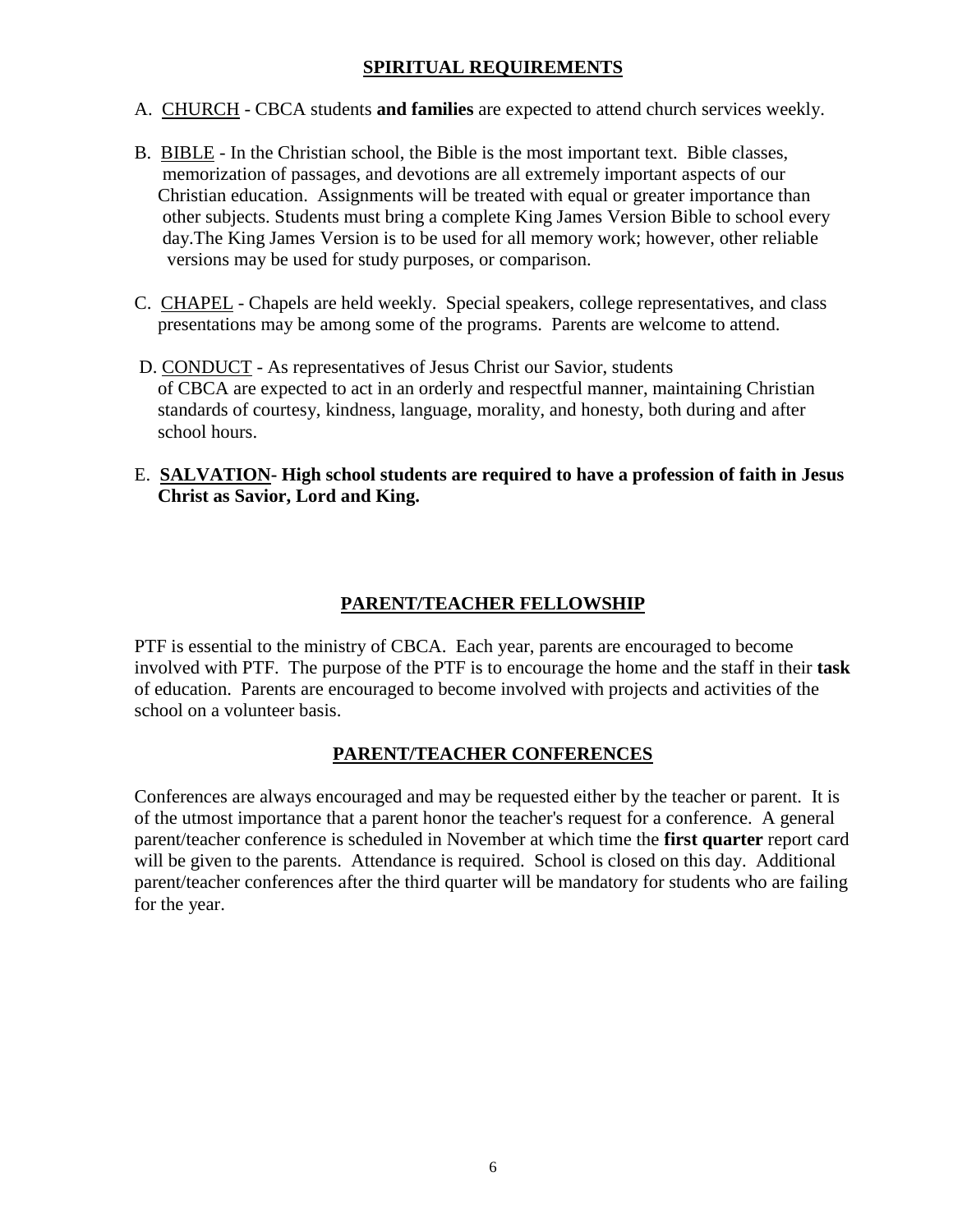### **SCHOOL CLOSING**S

In the event of emergency school closing or delay due to snow, ice, etc., it will be reported over radio stations WNBF-- 1290 AM; WPEL -- 1250 AM or 96.5 FM;

#### **TV Stations Channel 12 and Channel 34**

**Signing up for text alerts from WBNG is recommended. Check WBNG website for details on how to sign up.**

**Please follow your local school districts concerning closings and delays.** 

**If our school is on a 1 hour delay, there will be class for PK. If we are on a 2 hour delay there will NOT be class for PK.**

### **SPECIAL OCCASIONS AT SCHOOL**

As a rule, parties are kept to a minimum and should be cleared with the administration. In grades K-6, a child who has a birthday may bring in cupcakes or cookies to share with his class. Halloween is not observed at CBCA. It is expected that when Valentine's Day is celebrated, all children in the class receive cards. Christian holidays will be celebrated in the joyous Christian spirit for which they were intended. Worldly additions (such as Santa Claus and the Easter Bunny) will not be celebrated at CBCA.

### **VISITORS**

Student visitors interested in attending CBCA may obtain permission to visit the school, and should be attired in accordance with CBCA's dress code. All visitors must sign in at the office and pick up a visitor's badge immediately upon entering the building. When visiting CBCA, parents should dress appropriately and modestly. Shorts and short dresses are inappropriate and discouraged.

### **PARENTS' RESPONSIBILITY**

Parents should be familiar with, and held responsible for, adherence to all of the Academy rules and regulations, in order to prevent their child from being subjected to disciplinary proceedings due to the parent's oversight. Parental support will aid in reducing confusion between student and staff, and result in a clearer Christian testimony for the Academy.

### **FIELD TRIPS**

In connection with their studies, students have a number of field trips scheduled during the year. There is adequate supervision on all such trips, and permission slips will be required.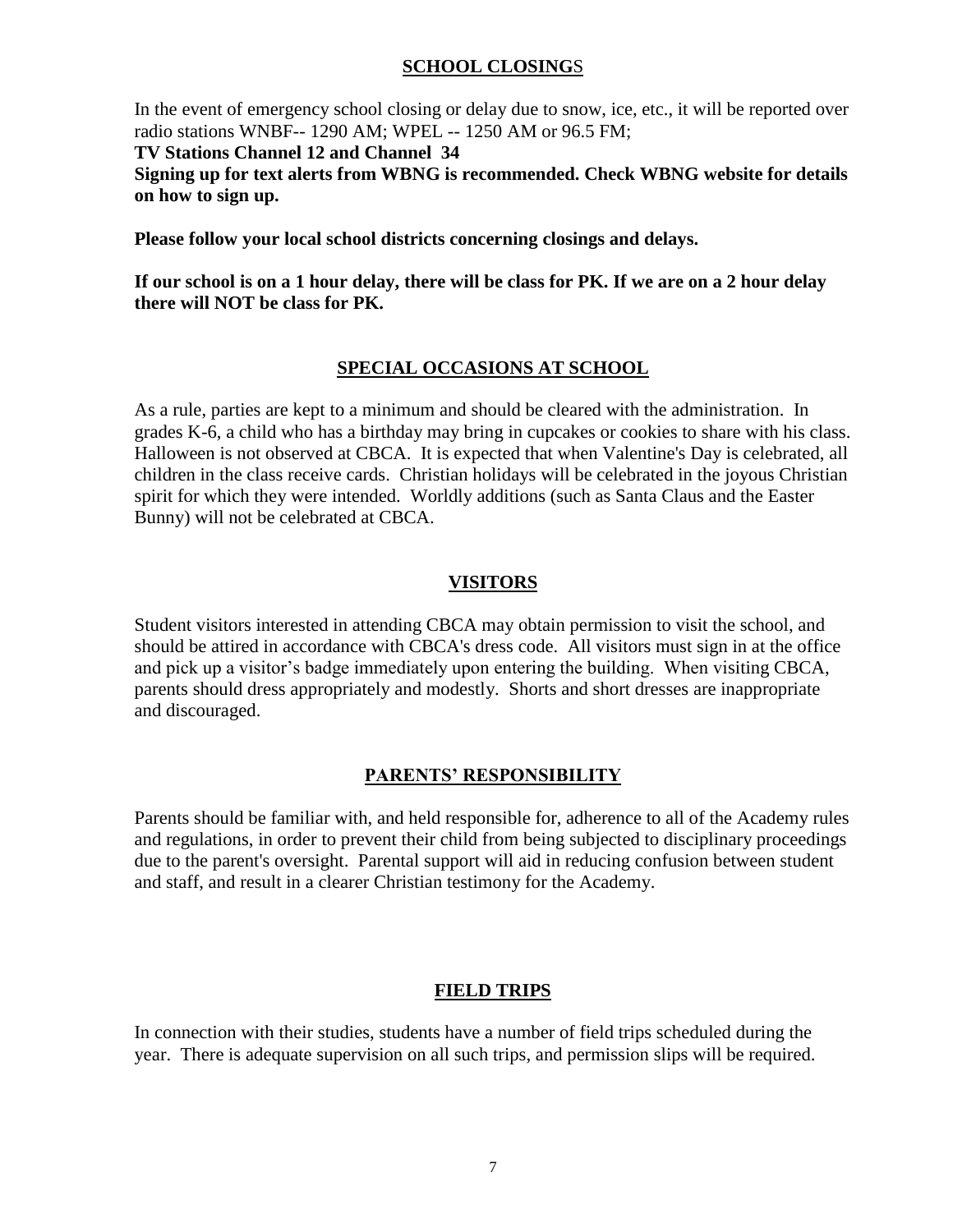### **EXTRA-CURRICULAR ACTIVITIES**

The school offers opportunities each year for students to participate in activities other than the required academics. These may include sports, musical groups, clubs, instrument lessons, and other activities as they are available. Students should be committed to whatever activities they choose to be involved in. **Parent volunteers are a vital part of extra- curricular activities.**

### **CLASS DUES**

Each class (7-12) shall determine the amount of class dues to be collected on a monthly basis from the student members of the class. These dues will be accrued by the class treasurer (under supervision of the class advisor) and used for payment of the senior class trip, or other functions as approved by the class members and the class advisor. These dues are nonrefundable if the student is withdrawn or expelled from the Academy.

### **DAILY SCHEDULE AND PROCEDURES**

#### K-4

Class sessions run from 8:25-11:25. Parents should be prompt in bringing and picking up their children.

### GRADES  $K-5-12^{th}$

#### A. ARRIVAL

Students must be in their homeroom at 8:25. Parents who drive their children and students who drive themselves must arrive in sufficient time so that the student can be in homeroom by 8:25. All students through grade 3 should be dropped off at the lower level of the church building. Students should not leave the classroom without permission after they have entered.

Supervision is provided in each building for early arrivals at 7:45; no one may be left at the school before that time. Early and late bus schedules will be accommodated. Students arriving on late buses should report directly to homeroom. Students arriving after 8:35 for any reason will report to the office rather than to homeroom.

#### B. LUNCH

All students grades K-12 eat lunch in classrooms. Students may bring a bag lunch; a la carte lunch items are available and **for sale** by the PTF staff. Students have the opportunity to purchase milk or juice each day; snacks are also available daily. Because of the number of students and lack of facilities, students will not be permitted to use the kitchen or its equipment (stove, microwave, etc.). Eating utensils, etc., must be brought from home. **Orders for the lunch program must be handed in during the homeroom time. Weekly orders are available by check or cash payment only. Orders may be cancelled due to absence by 9:00 a.m. and students will be refunded. After 9:00 a.m. the lunch will be prepared and the money is nonrefundable.** 

Snack room is available for use during the lunch period in grades 7-12. CBCA is a closed campus; therefore, students are not permitted to send out nor go for food from any of the nearby fast food establishments.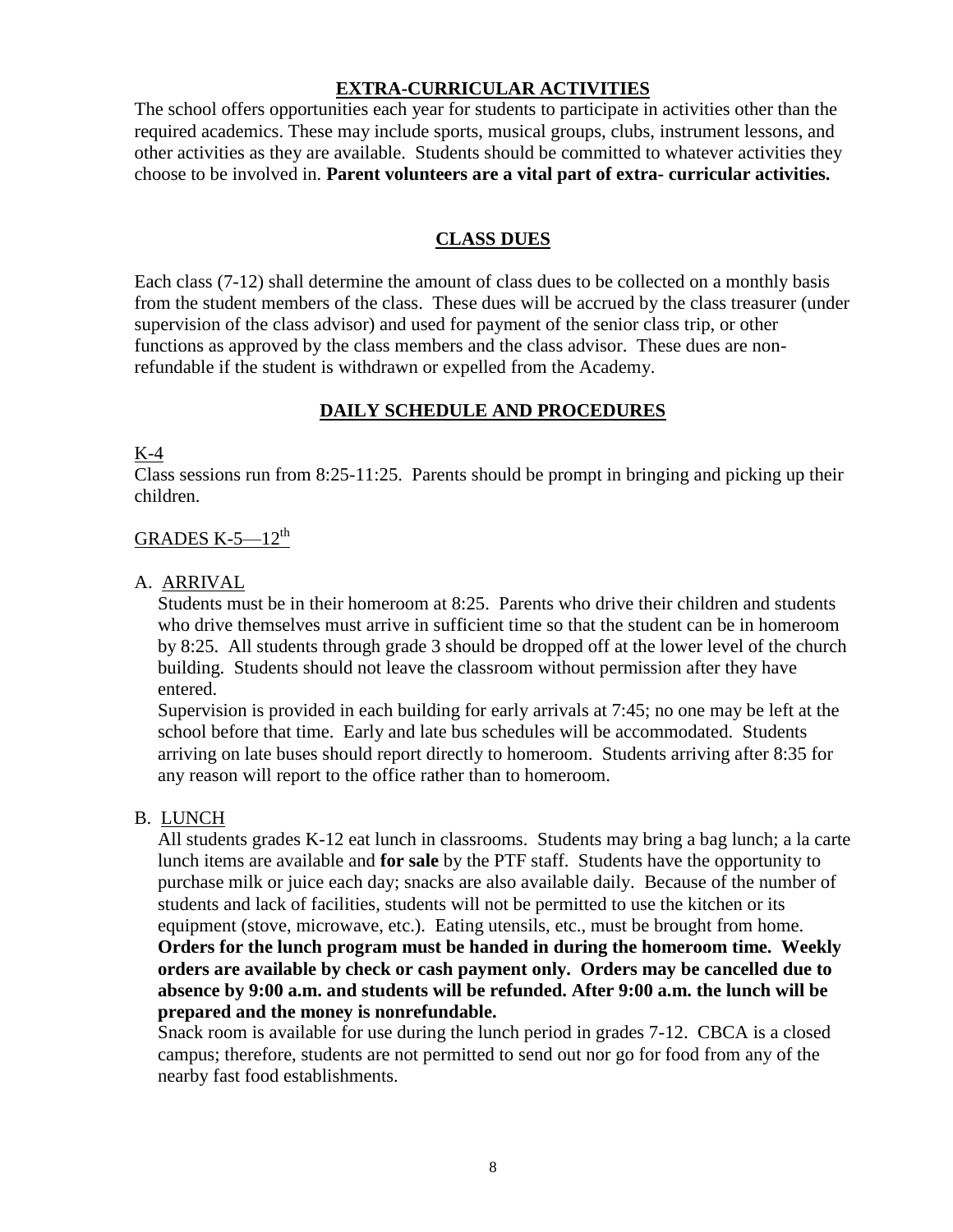### C. DEPARTURE

School is over for the day at 2:40. Some districts send their busses early because of their schedules, and these students are dismissed early. Parents picking up their students at the end of the day should arrive in the main upper lot between 2:40 and 3:00. All students who are not staying for extra help, sports practice, or detention must leave by 3:00.

## **ACADEMIC PROGRAM**

CBCA is a small school which typically has one class per grade level. **We recognize that some students need special attention and or different learning methods. We are limited in how much assistance we can offer a new student coming in with an IEP or 504 Plan. Please prayerfully consider the move to CBCA if your student has needs beyond our academic resources.**

### PK

This program is a half-day session intended to introduce 4-year-old children to school. It is designed for students not yet old enough for kindergarten, but ready to learn in a traditional setting. Reading, writing, and arithmetic will be introduced, with an emphasis upon development of fine motor skills and attention span, music, art, social skills, and spiritual awareness. It is not a pre-school or day-care program.

### KINDERGARTEN (K-5)

This program lays the foundation for the elementary program, establishing the principles of reading, writing, spelling, Bible memorization, mathematics, and introduction of science and social studies. The kindergarten is also involved in weekly music, physical education, art, and chapel.

### ELEMENTARY--GRADES 1-6

This is a complete program of study with Bible, reading, spelling, grammar, writing, mathematics, history, science, music, physical education, art, and chapel. CBCA believes that children should be encouraged to learn all that they are prepared to handle, and should be given the tools to accomplish that goal.

At the same time, we realize that not all students are prepared to learn at the same rate, and we attempt to meet each pupil's individual needs. Because of the limited resources available to CBCA, there will be some students with special needs that we are not able to meet. We strive to identify these needs and direct the parents to other schools better able to help their children.

### JUNIOR HIGH--GRADES 7-8

This program consists of instruction in Bible, English, Mathematics, History, Science, Physical Education, Health, Music, and chapel. Computer classes are required in grade 7**.** Spanish I is required in 8th Grade.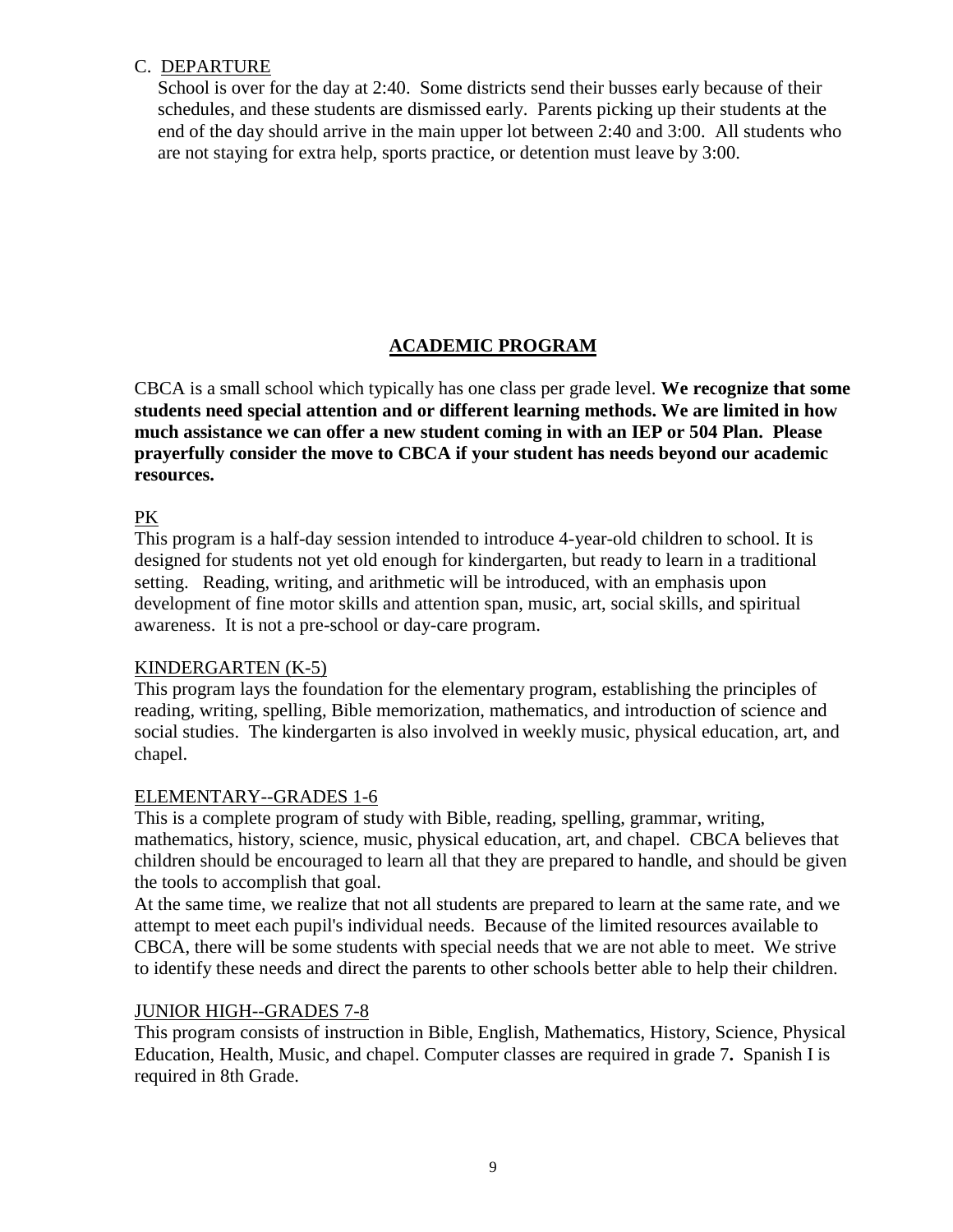### SENIOR HIGH--GRADES 9-12

CBCA believes that the education it provides should be superior to that offered in the local public schools. Therefore, while adopting some of New York State's requirements, CBCA has established its own course descriptions and requirements based upon traditional college preparatory, Christian liberal arts model. Students are always encouraged to pursue the most challenging course of studies that the Lord has enabled them to handle. All courses are offered based upon availability of instructor, materials, and scheduling.

**High school transfer students will not be accepted after the first day of school without board approval.** 

**Honor Roll requirements are 90% and above; Principal's Honor Roll is 94% and above. CBCA Honor Society consists of students and alumni who are recommended by the staff and have maintained academic excellence and Christian character.** 

**Valedictorian and Salutatorian will be calculated by averaging grades received in high school. To be eligible for recognition as Valedictorian or Salutatorian, the student must attend CBCA for at least three consecutive years starting with the student's sophomore year.** 

**SPECIAL NOTE TO PARENTS OF SENIOR HIGH STUDENTS**: As you know, the public schools are no longer able to offer local (non-regents) diplomas such as our students earn; and that means that students who transfer from CBCA to a public school during the senior high years may be required to take additional regents courses and tests at the public school in order to get the state diploma. *The time needed for these additional classes may mean that the student cannot graduate in the traditional four years.* When you register your student at Central or any other non-registered, nonpublic school, you should make that commitment prayerfully and fully aware that a return to state education is no longer a convenient option.

### **REQUIREMENTS FOR GRADUATION--23 credits and 3 sequences**

| Bible--4 Credits* |
|-------------------|
| English--4        |
| History--4        |
| Math $-3$         |
| Science--2        |

Foreign Language--2 Fine Arts--1 Health- $-\frac{1}{2}$ Physical Education--2

\*Students transferring into CBCA after Grade 9 are required to take and pass Bible each year.

All students graduating from CBCA must complete 3 sequences (majors), one of which will ordinarily be Bible. The requirements for sequences are as follows:

Bible--3 Science--3 Math--3

Foreign Language--3 Music/Drama/Fine Arts--3

Some of the courses which may be offered as electives or to fulfill the requirements for sequences: Spanish II, III; Sign Language; Consumer Math, Accounting I, Algebra II, **Geometry**, Calculus; Chemistry, Physics; Choir, Ensemble, Music Theory, Music Appreciation, Drama, Yearbook; Humanities; Computer I & II; Speech and Home Economics.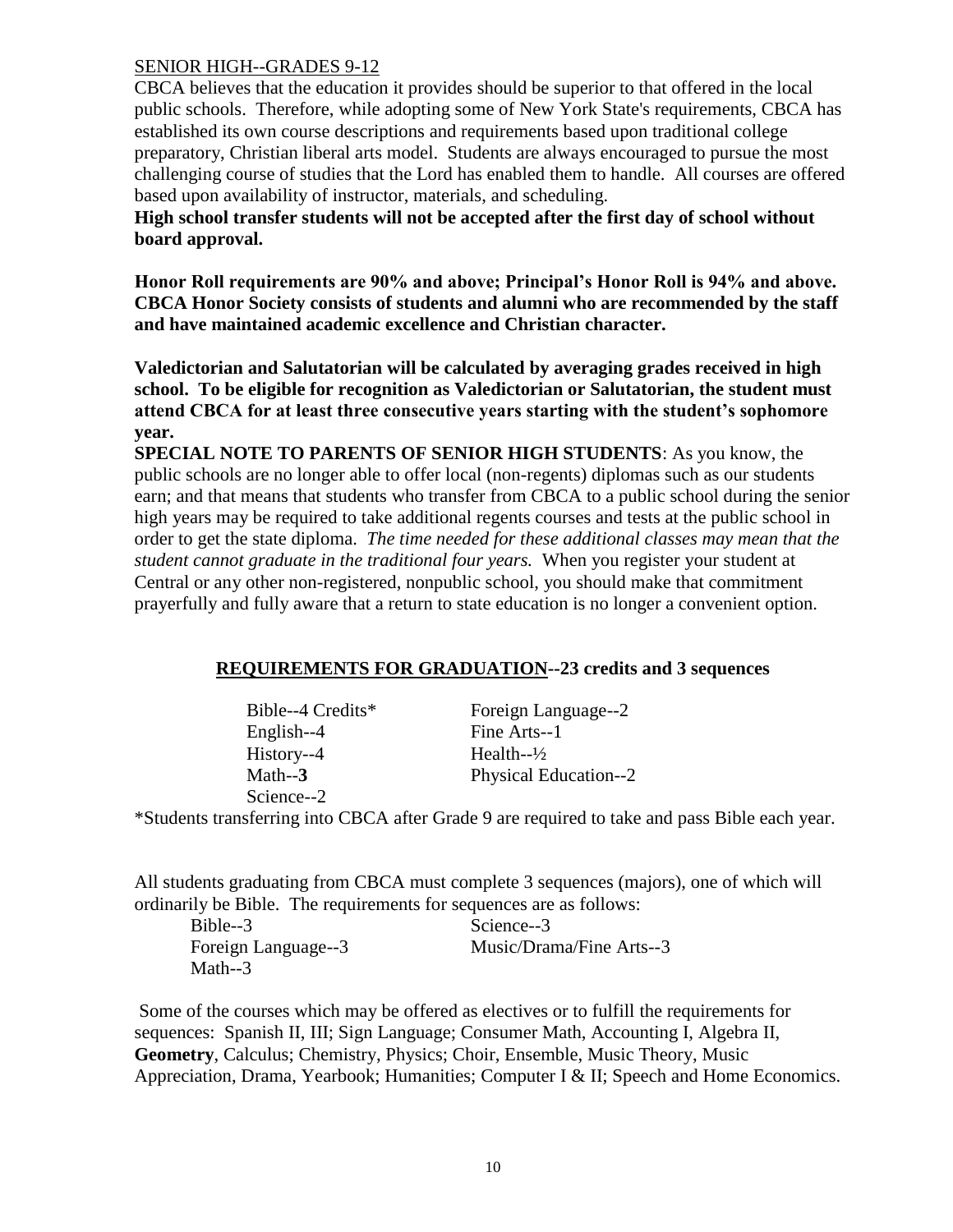## Suggested College Preparatory Sequence

| Gir. X           |  |
|------------------|--|
| <b>Spanish I</b> |  |

| Gr. 9                         | Credits       | Credits<br>Gr. 10            |               |
|-------------------------------|---------------|------------------------------|---------------|
| <b>Bible 9 – Early Church</b> |               | <b>Bible 10- O.T. Survey</b> |               |
| English 9                     |               | English 10                   |               |
| <b>Global Studies</b>         |               | <b>World History</b>         |               |
| Algebra I                     |               | <b>Geometry</b>              |               |
| <b>Earth Science</b>          |               | <b>Biology</b>               |               |
| <b>Spanish II</b>             |               | <b>Spanish III</b>           |               |
| Choir                         | $\frac{1}{2}$ | Choir                        | $\frac{1}{2}$ |
| Phys. Ed.                     | $\frac{1}{2}$ | Phys. Ed.                    | $\frac{1}{2}$ |

| Gr. 11                   | Credit        | Gr. 12<br>Credit         |               |
|--------------------------|---------------|--------------------------|---------------|
| New Testament            |               | <b>Bible Doctrines</b>   |               |
| English 11               |               | English 12               |               |
| <b>American History</b>  |               | Civics                   |               |
| Algebra II               |               | Calculus                 |               |
| <b>Sign Language</b>     |               | <b>Chemistry/Physics</b> |               |
| <b>Physics/Chemistry</b> |               | Health                   | $\frac{1}{2}$ |
| Choir                    | $\frac{1}{2}$ | Choir                    | $\frac{1}{2}$ |
| Yearbook                 | $\frac{1}{2}$ | Yearbook                 | $\frac{1}{2}$ |
| Phys. Ed.                | $\frac{1}{2}$ | Phys. Ed.                | $\frac{1}{2}$ |

When the schedule permits, select students may complete courses at area colleges under the early admission program. These courses, available by special request, may carry credit for both high school and college level, **but may not be a course that we offer here at CBCA. These courses are weighted at 1.10 as well as AP courses and honors, transferring with the appropriate transcripts.** 

## **GRADING SCALE**

| $A+=100$                     | $B+= 92-93$ | $C_{\pm} = 84 - 86$ | $D_{\pm} = 75 - 76$ |  |
|------------------------------|-------------|---------------------|---------------------|--|
| $A = 96-99$                  | $B = 89-91$ | $C = 80-83$         | $D = 72 - 74$       |  |
| $A = 94-95$                  | $B = 87-88$ | $C = 77-79$         | $D = 70-71$         |  |
| $F$ (Failing) = 69 and below |             |                     |                     |  |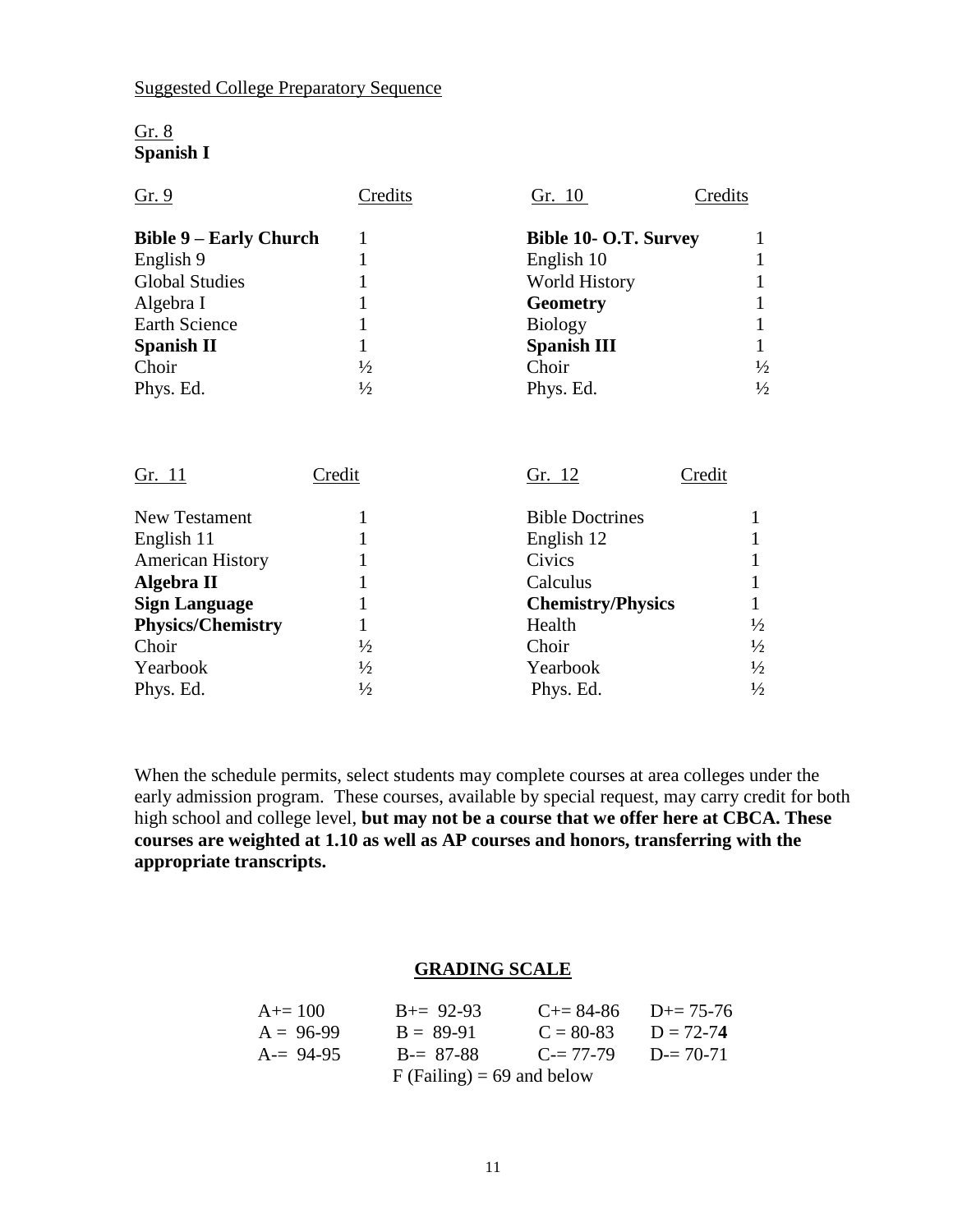#### **HOMESCHOOL**

**Students transferring from home school must have a numerical grade transcript signed by the parent.**

#### **DRESS CODE**

"Be thou an example of the believer in word, in conversation, in spirit, in faith, in purity." I Timothy 4:12

CBCA does not require that a special uniform be worn to school. It is the desire of the administration that students attend school neat, clean, and wearing clothing that creates an atmosphere for learning. Some aspects of the dress code are not based directly upon Scripture, but rather are part of a reasonable and enforceable institutional standard, the keys to which are modesty and neatness. **Cooperation of the dress code policy begins at home. If there is a doubt about an item of clothing, please take the "above reproach" principle.** It is expected that students will adhere to the dress code when arriving, leaving, and riding the bus as well as during class time. Any writing, pictures, decals, imprints, etc. on clothing or accessories must not violate school standards. The following standards have been established for proper dress at school. When there are questions about current styles, final judgment on appropriateness will be determined by the administration, expecting **appropriate dress for appropriate activity. Another important aspect of the dress code policy is to prepare the student for adulthood, learning to submit to work environment requirements.** 

#### **BOYS' DRESS CODE**

**Hair**--the hair must be cut short enough to be off the ears, collar, and eyebrows, and must be well groomed in appearance. Extremes in hair coloring, bleaching, or styles are not allowed. Students must not draw undue attention to themselves with hairstyles. **No hair coloring during the school year.**

**Facial hair**--students in grades 7-12 must be clean shaven on a daily basis. Sideburns should be no longer than the bottom of the ear.

**Shirts**--all shirts for grades K-12 must have a collar that would accommodate a standard necktie. Shirts must be worn tucked into the pants, and should be buttoned (all but the collar button) at all times.

No pullover sweatshirts may be worn during regular school hours; zippered sweatshirts as well as jackets must be removed upon entering the classroom. Turtlenecks may be worn, provided they are tucked in. Turtleneck sweaters need not be tucked in, provided there is at least a tucked-in tee shirt underneath.

**Ties**--standard ties must be worn on dress shirt (not a pullover) correctly with top button buttoned in grades 7-12 on chapel days, and team members must wear ties on game days. **Pants**--Grades K-6 may wear jeans or dress slacks.

--Grades 7-12 must wear dress slacks other than jeans for school wear.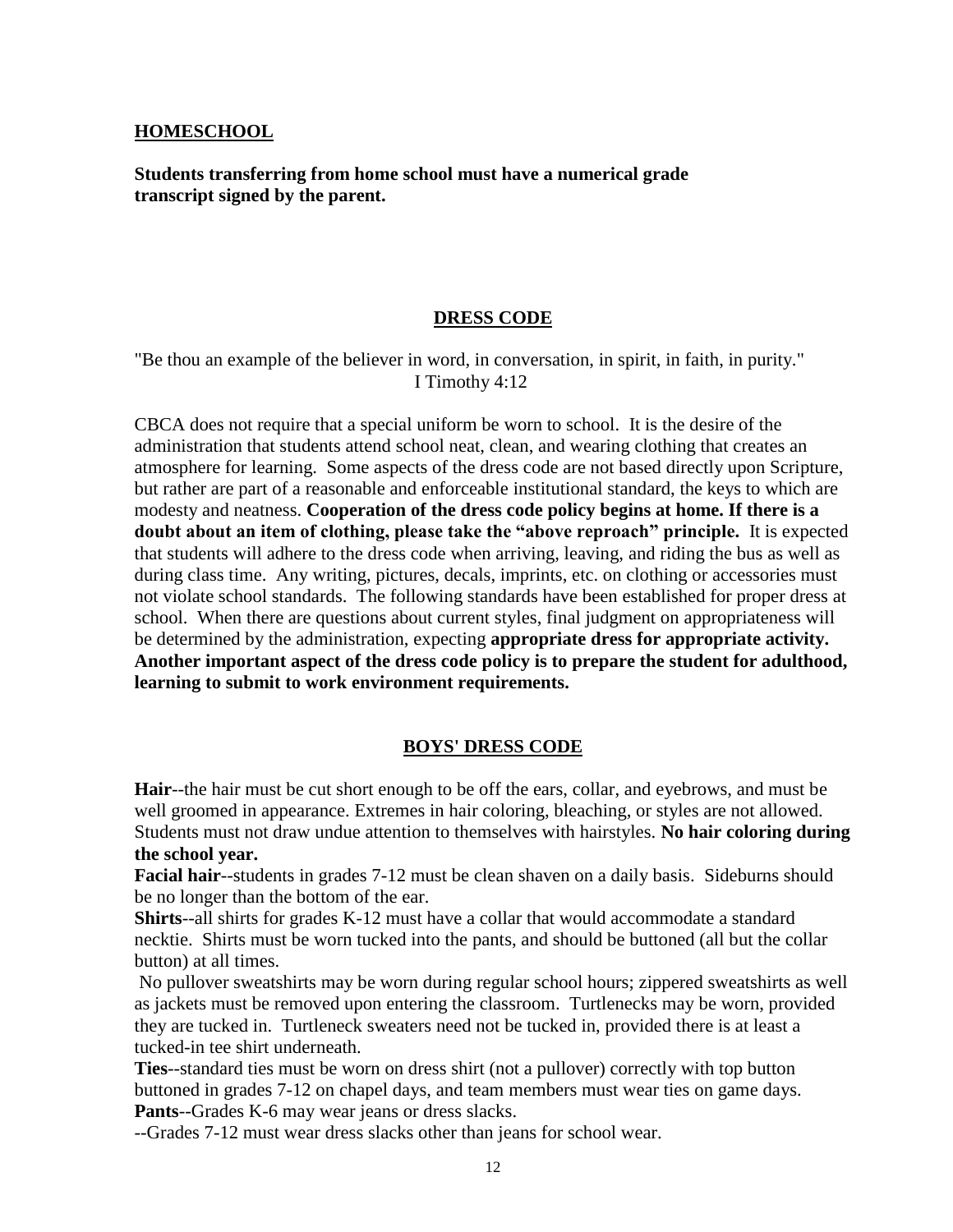--Fad styles, sweat pants, or patched pants are unacceptable for grades K-12.

--The sloppy appearance of wearing pants low on the hips or dragging on the floor is unacceptable.

**Shoes**--students may wear dress or casual shoes, or sneakers which are fully laced, with tongue inside, tied, and with socks. S**lippers** are not allowed. Grades 7-12 must wear dress shoes for chapel.

**Jewelry**--Earrings and body piercing are inappropriate. Necklaces, if worn, must be worn out of sight inside the shirt.

### **GIRLS' DRESS CODE**

**Hair**--Hair should be well groomed. Extremes in hair coloring, bleaching, or styles are not allowed. Students must not draw undue attention to themselves with hairstyles.

**Dresses--etc**.--Skirts or dresses may be worn, and must reach the middle of the knee at all times. Slits in dresses and skirts must not extend above the knee. Clothing that compromises a young lady's modesty in any way will not be allowed. Specific guidelines to follow include: No sheer or tight clothing; no low necklines; no styles that expose the top of the shoulders, the midriff, or the undergarments. **No tank tops allowed; sleeveless tops must cover the entire top of the shoulder.** Split skirts are allowed if they clearly look like skirts when standing or walking. Girls in grades K-6 are allowed to wear modest jeans or dress slacks; **girls in grades** 7**-12 are allowed to wear modest dress slacks**. Capris are not allowed for any grade level. No pullover sweatshirts may be worn during regular school hours; zippered sweatshirts as well

as jackets must be removed upon entering the classroom. Hooded sweaters or dresses are allowed.

**Any writing on the shirt must be a small left or right chest logo appropriate to school standards. NO LOGO across the front or back of shirt or blouse is acceptable.**

**Shoes**--students may wear dress or casual shoes or sandals. Grades 7-12 may not wear sneakers for chapel. Flip flops may not be worn **or athletic soccer shoes.** 

**Jewelry and Makeup**--a limited amount of jewelry may be worn as long as it is in good taste and does not tend to draw attention to the individual. Cosmetics may be used in moderation. Extremes in style and color must be avoided. Body piercing other than earrings is inappropriate.

### **PHYSICAL EDUCATION DRESS CODE**

**Grades K-12**--Shorts to the mid-thigh or lower are acceptable for both young men and women. **No logos or writing on the back of shorts or pants.** T-shirts may be worn, but any messages or logos must be decent and appropriate.

Grades K-4--sweat-type clothing is recommended for both boys and girls.

### **CHAPEL DRESS CODE**

We expect all our students to dress up a little extra for chapel day. Guys in grades 7-12 must wear dress shirts, ties, and dress shoes. Ladies in grades 7-12 may not wear sneakers on chapel day.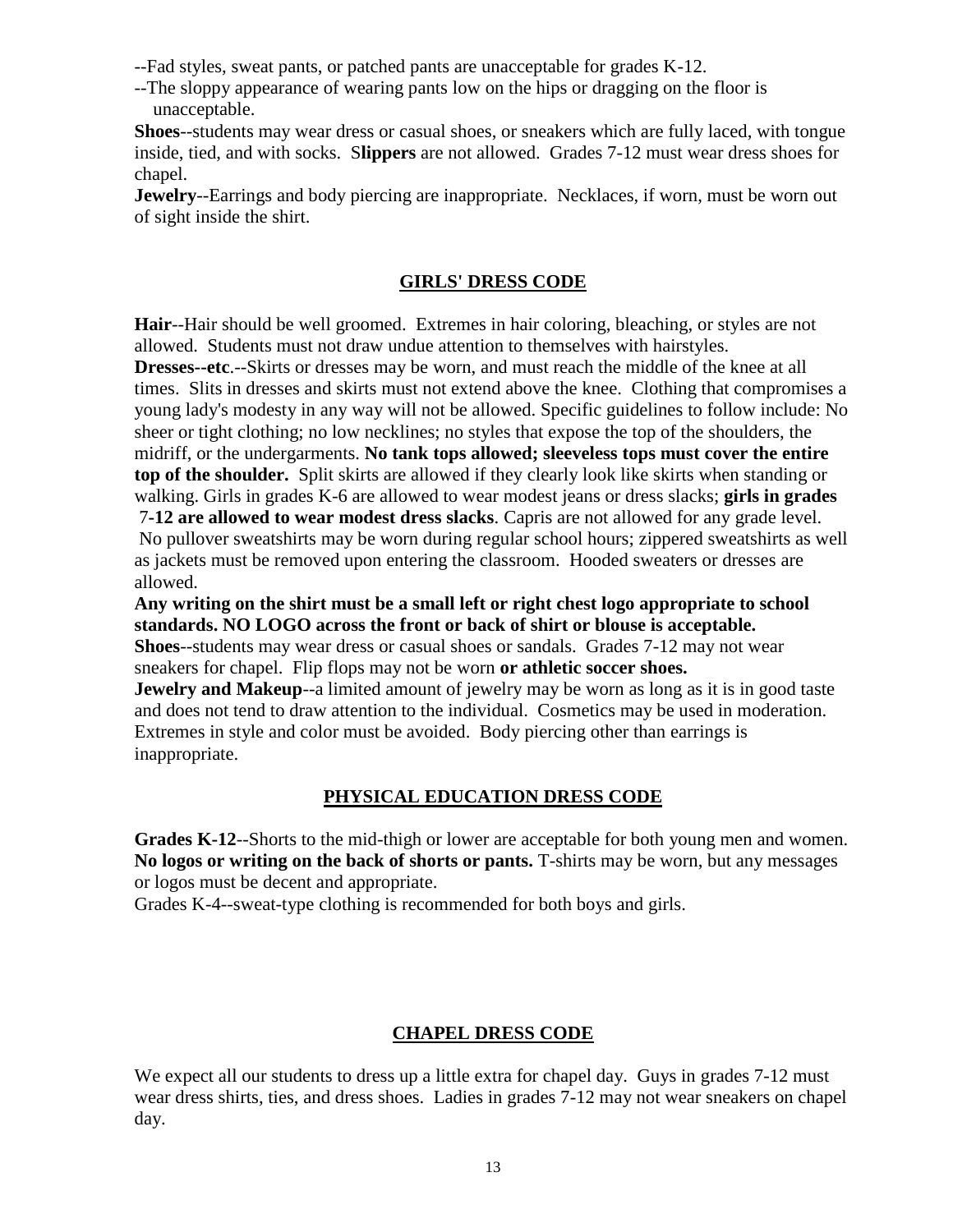### **SPECIAL EVENTS/SPECTATOR DRESS CODE**

The regular dress code will be in effect for all occasions unless otherwise specified by CBCA. Some exceptions are listed below:

--spectators at athletic events may wear casual pants such as **loose fitting** jeans and **an appropriate** shirt. **Torn, tight, extremely faded, ripped or dirty jeans are unacceptable.**  All clothing is expected to be modest and appropriate. Modest mid-thigh or longer shorts are acceptable for students attending home soccer games. Team members are expected to be in chapel dress before their game, and spectator dress code would apply afterwards.

**When travel to away games and activities dress code will be at the discretion of the administration.** 

## **CODE OF CONDUCT**

CBCA believes that our students should be reverent, loving the Lord Jesus and serving Him daily; and we further believe that if our students would obey His Word, the Bible, then no other code of conduct would be necessary.

However, we know the sinful nature of fallen man leads each of us to stray from the path that God has set before us. Therefore, we have established this code of conduct to promote godliness, respect, courtesy, virtue, and kindness.

NOTE TO PARENTS: Deuteronomy 6:6-7 gives you the responsibility for educating your children, and we have no desire to usurp your position. At the same time, in order to provide a safe, wholesome, and uplifting atmosphere for learning, CBCA must have certain established rules and standards. When you as parents agree with and support the academy's stand on issues, your children will be more likely to be content and ready to learn. Cooperation in this area will accomplish much more than conflict!

#### **All students shall:**

- --accept the leadership and authority of teachers, principal, and other staff members.
- --respect the property of the school, church, and all others. Any damage will be paid for by the student or his parents.
- --practice good citizenship, punctuality, cleanliness, good manners, and the fruit of the Spirit (Gal. 5:22-23).
- --dress in accordance with the dress code.
- --keep the facilities safe and bright by helping to clean, by avoiding all running or rowdiness, and by showing respect to other students (especially the younger ones).
- --be in the proper place at all times. Students should have a pass in order to be outside the classroom during class time; should remain on school grounds until dismissal or until given specific permission to leave;
- --should never walk along Front Street, or cross it without proper supervision; and should not be in the parking lot except when arriving or leaving. All students shall have appropriate adult supervision at all times.
- --represent CBCA and the Lord Jesus with consistent good testimony at all times, whether in the class, on the playground, on the bus, on field trips, and even out of school. Significant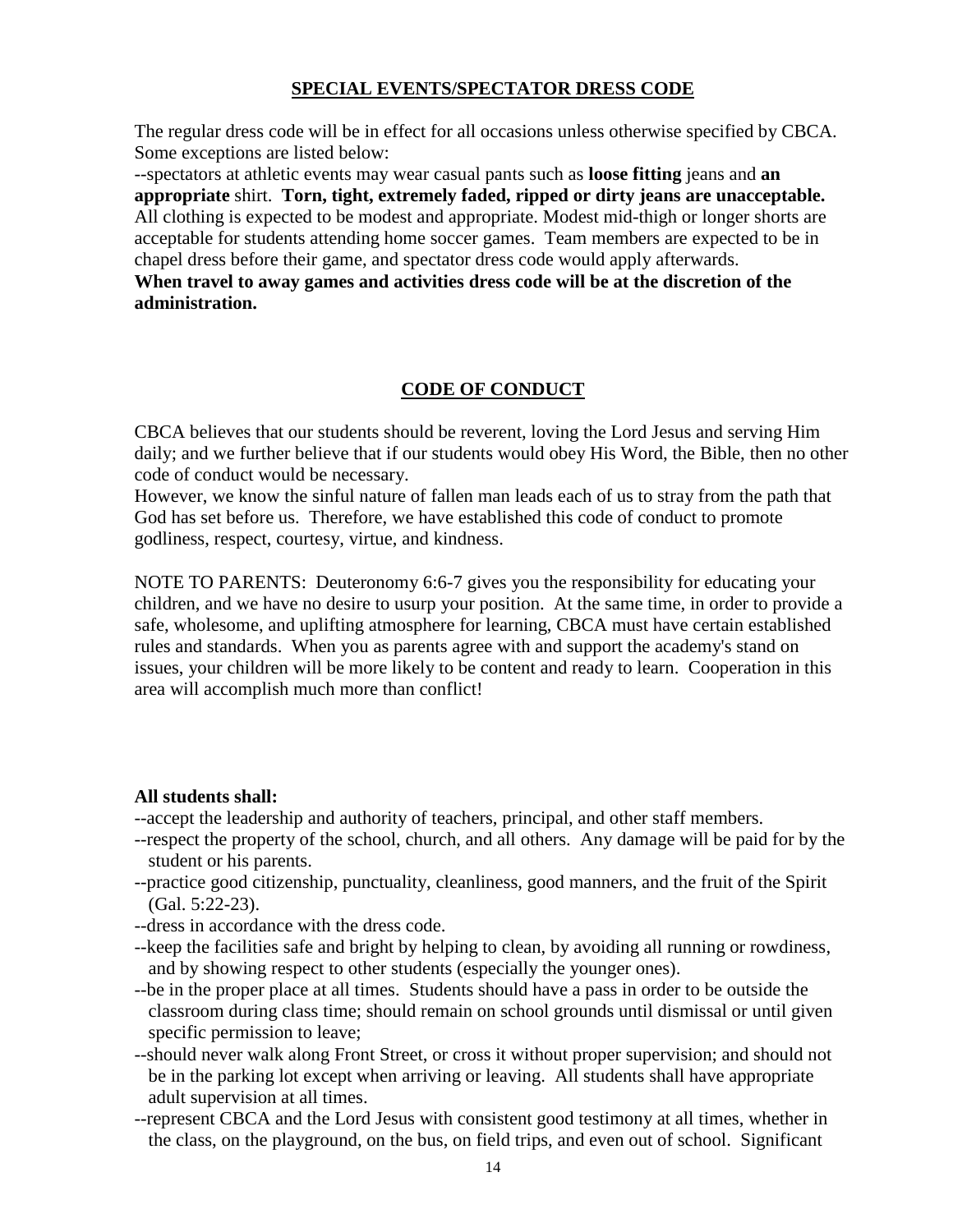public sin may result in disciplinary action even though the incident occurred off campus or after school hours, if it brings reproach upon the academy or may pose a threat to its purpose.

- --keep romantic relationships pure and God-honoring. To avoid distractions, no public displays of affection will be allowed on campus or at school-sponsored events.
- --do their best. Students should have all materials for class each day, should listen, and do all work promptly and neatly. Standards defined by the teacher should be followed carefully.

### **Students shall not:**

- --bring onto campus anything that could prove to be dangerous, distracting, or potential for theft. Specific items included are such things as firearms, lighters, knives, stereo equipment, pagers, **playing cards**, skateboards, pets, comic books, indecent reading material, audio or video tapes, or any other questionable items. Articles requested to be brought in by the teacher should stay in the teacher's possession while on school grounds. Violations may result in permanent loss of the item.
- --promote worldly thought, attitude, or behavior at CBCA. Casual discussion or promotion of immorality, drug or alcohol use, rock music of any kind, worldly television and movies, celebrities associated with sin or rebellion, etc., will not be tolerated. CBCA wishes to promote an atmosphere of spiritual encouragement, and does not want to give Satan any occasion to distract, discourage, or tempt our students to stray from a life of righteousness.
- --use profanity, obscenity, or vulgar language, but only words which glorify the Lord.
- --chew gum on school grounds except when participating on sports teams.
- --eat or drink in any hallway area.
- --become involved in rowdiness. Students should not push, trip, fight, wrestle, pick up, or spit on any other student; and should not throw, launch, or shoot any object.

### **DISCIPLINE**

The obedience of children is a mandate from God's Word (Eph. 6:1), and students who are biblically obedient will be submissive to authority (Heb. 13:17). Pupils must learn that infractions have consequences both spiritual and natural--here and now (Acts 24:16), and that the purpose of discipline is restoration (Gal. 6:11)

Therefore, we will practice discipline that is immediate, not prolonged, not bringing up previously punished offenses. Discipline will be administered through stern but loving action, avoiding unnecessary humiliation and anger; therefore, privacy will be maintained during the disciplinary process unless a public infraction warrants a public rebuke.

Clear-cut directives will be given before punishments are **given** out (**Exodus** 20), and a positive attitude for proper behavior will be encouraged **through rewards** in order to avoid provoking students to wrath (Eph. 6:4).

In the light of the Biblical principles listed above, CBCA's disciplinary code consists of the following actions. Obviously, not every step would be appropriate in each situation; the offense, grade level, and circumstances will determine the proper response in any particular incident.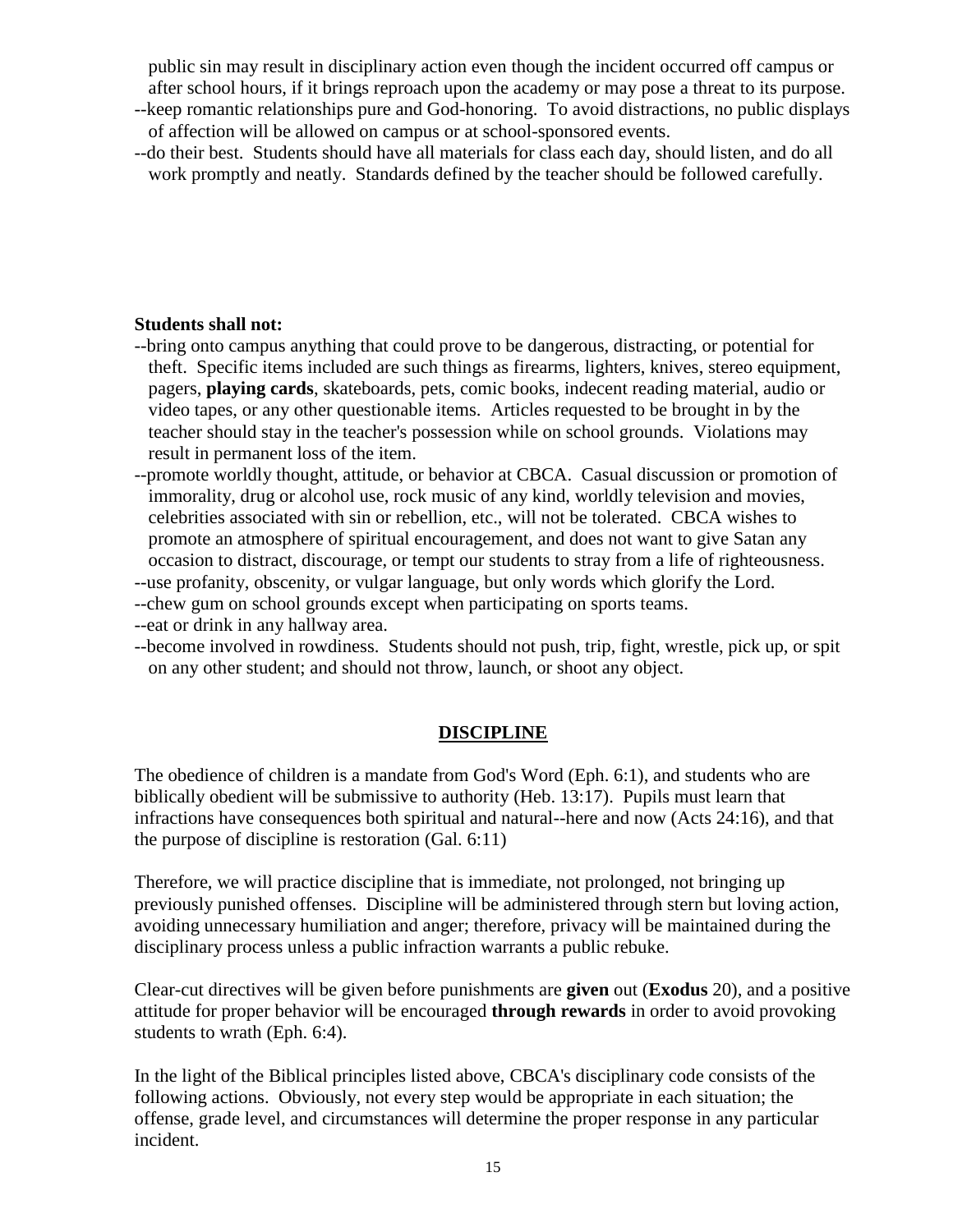- --Warning (verbal or written) --Special assignment
- --Time out (head down on desk) --Detention
- --Privilege lost --Probation
- 
- --Temporary removal from class --Expulsion
- 
- 
- 
- --Notification of parents --Suspension (in or out of school)
	-

Paddling is a command of God to parents when their children need and deserve it. As a church ministry, CBCA will not use corporal punishment as a disciplinary measure.

## **DEFINITIONS**

**Warning** - a reprimand for a violation of the spirit or intent of the rules, intended to prevent future or more serious offenses. In the case of older students, a written warning may sometimes be effective.

**Time out**--having the student sit quietly with the head on the desk, allowing the child to calm down. This is especially effective with younger children.

**Loss of privilege**--this can be anything from denying the student recess, to making him sit out of a game. Students should not normally be kept out of class or a spiritual opportunity.

**Notification of parents**--if a young person's behavior begins to become habitually or seriously disobedient, disrespectful, or irreverent, then the parents will be notified either by note or by a phone call, so that they may be aware and can work at home to correct the problem. Parents will automatically be notified of detentions, probation, suspension, or expulsion.

**Temporary removal from class**--used when the teacher recognizes the necessity for a student to be separated from the other students for a time of reflection and correction. The student the will be sent into the hall just long enough for the teacher to make arrangements for the rest of class; after which the teacher will accompany the student either to a nearby private spot or to the principal's office to be dealt with.

**Special Assignment**--sometimes a student will benefit from a writing assignment or other task designed to remind him that misbehavior can have unpleasant consequences. Assignments may be intended to be done either during detention or at home. Parents may be asked to sign the completed assignments

**Detention**--a period of 1 hour after school, during which a student is given a remedial assignment directly related to the offense for which the detention was assigned. The teacher may use this time as a counseling session if that is appropriate. Detentions will be held from 3-4 PM at the teacher's convenience, and notice will be sent home to the parents on the day that the detention is issued. Administrative detentions will be issued for repeated tardiness or violations of dress code, pass rule, etc.

**Probation**--a period of time when the administrator places a student under restrictions and requirements. This time of observation and remedial discipline may serve as a "grace period" during which a student with serious behavioral or attitude problems can correct the problem; failure to do so may result in expulsion. A student on probation may not participate in athletics, choir trips, etc.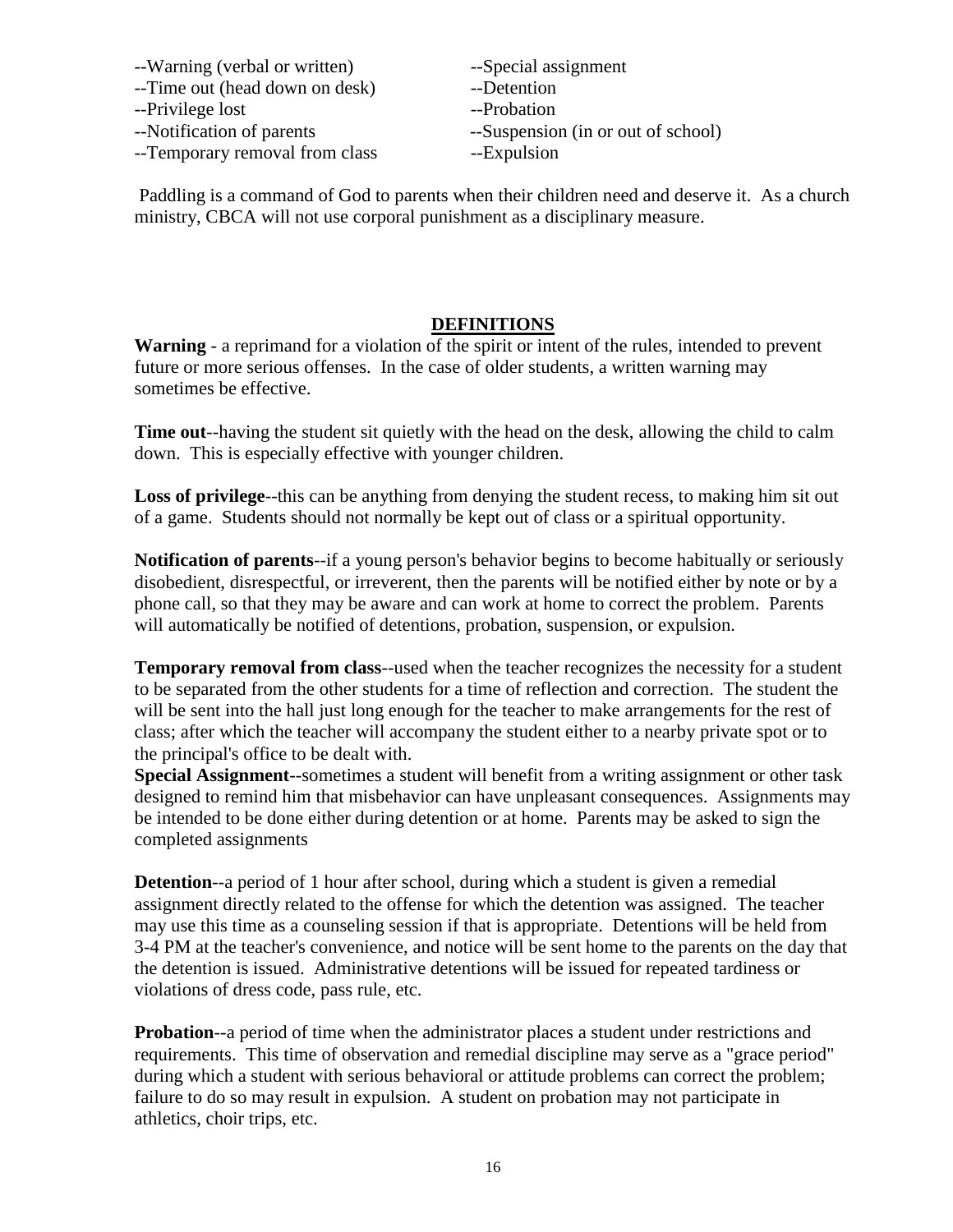**Suspension**--1-5 day period of restriction from school and school activities. Suspension is designed as a time for the student to consider the seriousness of his actions, and to work out the difficulties with his parents, teachers, and the administration of CBCA. All work assigned must be completed before the student returns to class, and any work not able to be made up will receive a zero. The suspension period will be followed by a week of probation for each day of suspension.

**Expulsion**--revoking the privilege of attending CBCA because of serious offenses, primarily gross public sin or an unrepentant attitude of rebellion. Students who leave CBCA as the result of disciplinary action will not be allowed to seek readmission until they have been absent for one complete semester; after which the Board of Education may review the student's status at the request of his pastor.

## **ATHLETIC PROGRAM**

All students participating **in** interscholastic athletic competition must have a sports physical before the first practice. In addition, the sports fee must be paid before the student may participate in a game.

Specific practice and participation guidelines will be given to the team by each coach, but the following apply to all teams:

--there will be no practices, scrimmages, or games on Wednesdays

--all team members are expected to be at every practice and game unless prior permission is granted by the coach

--team members will wear chapel dress on game days.

## **ATHLETIC ELIGIBILITY**

AT CBCA, we consider athletics an important part of an all-around education. Athletes should be above reproach and an example to others, as they are our school's representatives. At the same time, academics must have first priority over sports or any other extra-curricular activity. Therefore, we have adopted the following eligibility requirements:

Athletes must maintain an overall average of 75% or better in all subjects. One grade below 70% is allowed, but must be an average of 65% or higher. Students failing more than 1 subject or whose overall average is below 75% will be placed on academic probation.

## **ACADEMIC PROBATION**

When a student is placed on academic probation, he or she will still be required to practice but may NOT participate in a scrimmage or game.

He or she IS REQUIRED to attend home games and be present on the team bench.

He or she ARE NOT allowed to travel to away games.

Academic probation will begin the Monday following the report of the grade, and continue until the following Monday. At which time, a re-check will be made.